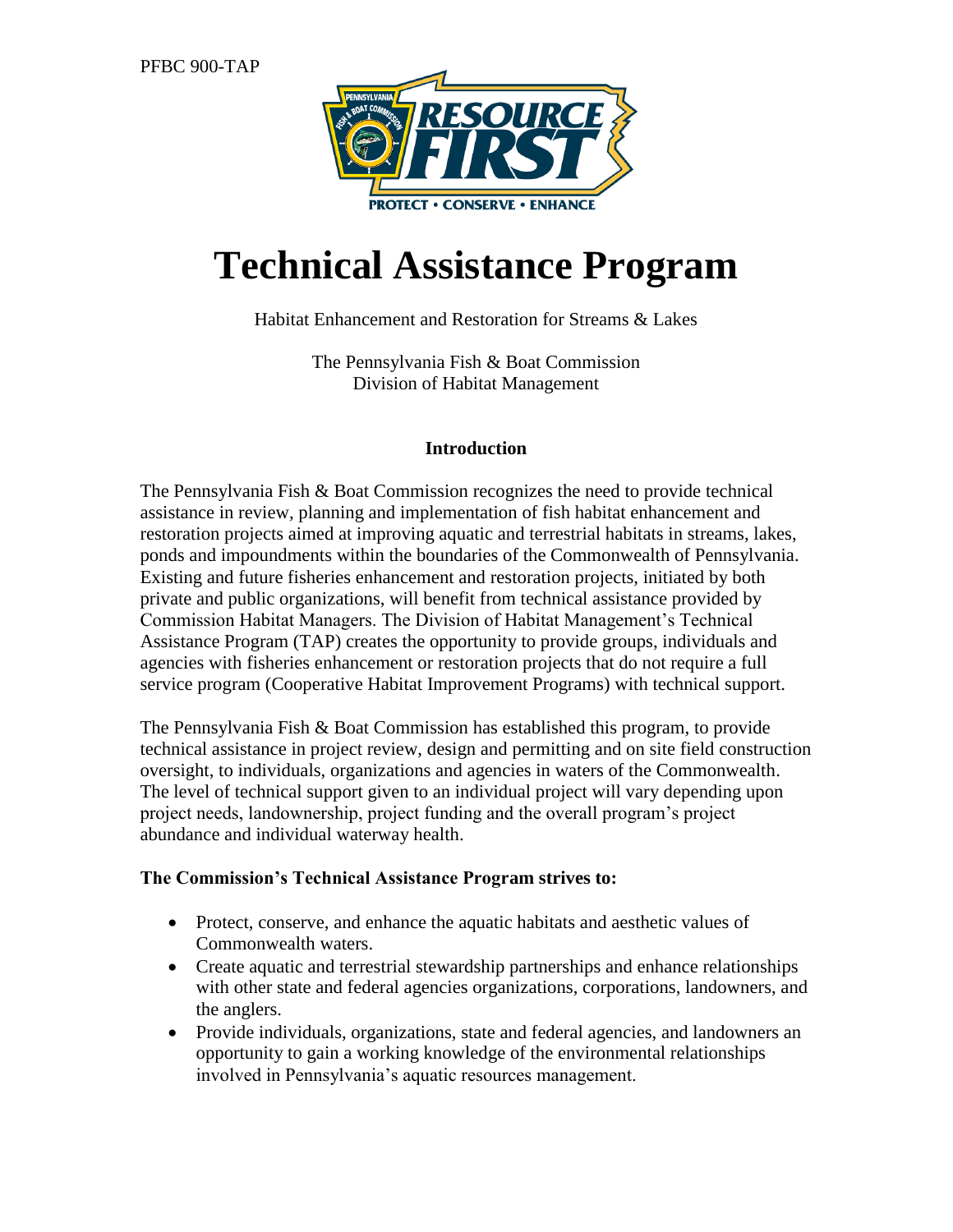- Provide technical guidance to restore and enhance the aquatic and riparian habitats of Pennsylvania's waters.
- Provide technical assistance to create ascetically pleasing and functional projects that meet the limiting habitat factors of the project site or reach while being financially efficient.

## **Technical Assistance Program Guidelines:**

- Fisheries habitat technical assistance can be provided to any individual, organization, agency or corporation.
- Fisheries habitat technical assistance is limited to: Project review, design, permitting support, field investigations and field construction oversight of accepted applicants.
- Waterways must be healthy and able to support a fish community (as determined by The Division of Habitat Management).
- Waterways open to the public (with a signed agreement or easement) will be limited to five (5) field days per project year. Waterways not open to public access by way of a signed agreement with the Pennsylvania Fish and Boat Commission will be limited to two (2) field days per project year.
- PFBC Project funding is not part of the Technical Assistance Program.
- Project must be of an adequate size/scope to be considered for a TAP project (as determined by The Division of Habitat Management).

# **The PFBC may contribute the following:**

- Design Assistance Habitat Management personnel may assist in the design of a project. This may include computer-generated drawings with specific device dimensions and placement; material lists for devices and a narrative explaining the plan.
- Supervision and Tools Supervision of project construction will be on a firstcome, first-serve basis.
- Project/Plan Reviews Habitat Management personnel may conduct field and or desk reviews of plans generated by parties other than PFBC. Comments on these plans will be provided to the project sponsor.
- Planning/Organizing Guidance and assistance may be provided to project sponsors to assist in planning and organizing projects. This may include aide in selecting consultants, contractors and materials.

## **State and Federal Encroachment Permits:**

It will be the responsibility of the project applicant to apply for, and obtain all necessary state, federal permits and an authorizations and landowner permissions for Technical Assistance Projects. Associated Construction Activities – **CONSTRUCTION OF TECHNICAL ASSISTANCE ENHANCEMENT OR RESTORATION PROJECTS CANNOT BEGIN UNTIL ALL NECESSARY STATE, FEDERAL AND LOCAL PERMITS, AUTHORIZATIONS AND PERMISSIONS ARE OBTAINED**.